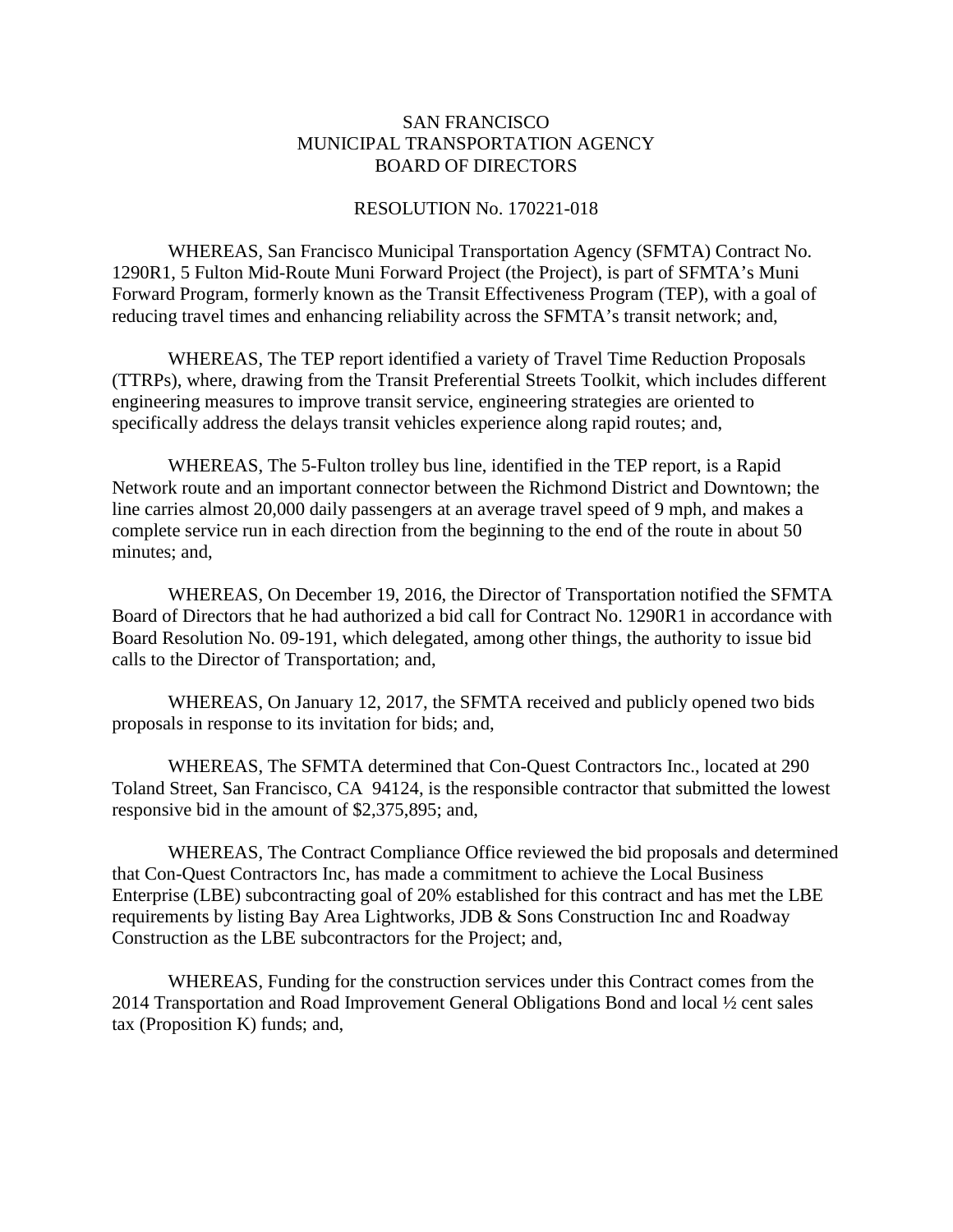WHEREAS, This project was analyzed in the Transit Effectiveness Project Final Environmental Impact Report (FEIR) certified by the San Francisco Planning Commission in Motion No. 19105 on March 27, 2014; and,

WHEREAS, Approval for traffic and parking modifications to implement various projects along the 5-Fulton Muni transit corridor included in the Service-Related Capital Improvements of the Muni Forward program, which was previously referred to as the Transit Effectiveness Project (TEP), relies on said FEIR, and information pertaining to the FEIR is set forth in a SFMTA Resolution No 14-041, adopted on March 28, 2014, which is on file with the Secretary to the SFMTA Board of Directors and incorporated herein by reference; and,

WHEREAS, As part of Resolution No. 14-041, the SFMTA Board of Directors adopted findings under the California Environmental Quality Act (CEQA), the CEQA Guidelines, and Chapter 31 of the Administrative Code (CEQA Findings) and a Mitigation Monitoring and Reporting Program (MMRP), which Resolution, CEQA Findings, and MMRP are on file with the Secretary to the SFMTA Board of Directors and are incorporated herein by reference as though fully set forth; and

WHEREAS, The SFMTA Board concurs with the CEQA Findings, and the Statement of Overriding Consideration, and most specifically as they relate to the 5-Fulton project that is the subject of this Resolution as identified in Resolution No. 15-122, adopted by the SFMTA Board on September 1, 2015; and,

WHEREAS, The SFMTA Board has reviewed the FEIR and CEQA Findings and finds that since certification of the FEIR, no changes have occurred in the proposed project or in the circumstances under which the project would be implemented that would cause new significant impacts or a substantial increase in the severity of impacts identified and analyzed in the FEIR, and that no new information has emerged that would materially change the analyses or conclusions set forth in the FEIR. The actions approved herein would no necessitate implementation or additional or considerably different mitigation measures that those identified in the FEIR; and,

WHEREAS, A copy of the CEQA determination, including a subset of the TEP MMRP pertinent to the project, is on file with the Secretary to the SFMTA Board of Directors, and is incorporated herein by reference; now, therefore, be it

RESOLVED, The SFMTA Board of Directors has reviewed and considered the TEP EIR and record as a whole, and finds that the proposed approvals herein are within the scope of the TEP and incorporates the CEQA findings contained in Resolution No. 14-041, including the Statement of Overriding Considerations by this reference thereto as though fully set forth, and be it further